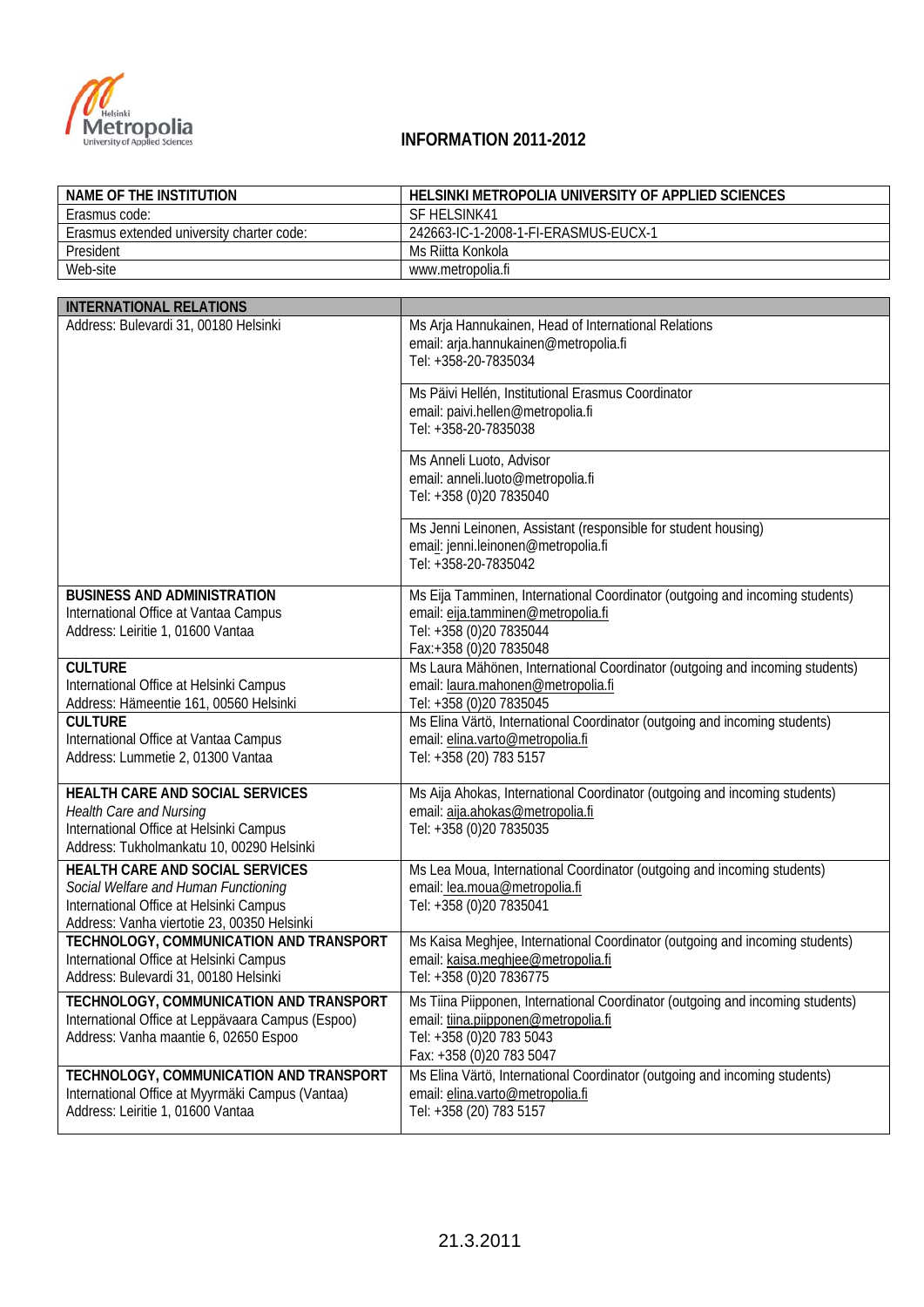

## **Metropolia**<br>INFORMATION 2011-2012

### **GENERAL INFORMATION FOR ALL INCOMING EXCHANGE STUDENTS**

### **APPLICATION**

Application information at http://www.metropolia.fi

 $\rightarrow$  In English  $\rightarrow$  Exchange Programmes  $\rightarrow$  Student Exchange

International Coordinator from the sending institution should confirm selected students in the student exchange.

Online application at http://exchange.edu.metropolia.fi

→ Please send your Transcript of Records (study transcript) and Learning Agreement to Metropolia International Office (*please check the correct address, depending on your study field at Metropolia)*

Web site for Incoming Students: http://www.metropolia.fi In English  $\rightarrow$  Exchange Programmes  $\rightarrow$  Student Exchange

### **TUTORING**

Student tutors will meet exchange students on their arrival based on the online arrival form that the students have filled before the deadline in August.. Student tutors help exchange students at the beginning of the semester and throughout the semester. More information at http://www.metkaweb.fi/index.php?lang=en.

| <b>ACCOMMODATION</b>          |                                                                                                                                                                                                                                                                                                                                                                                                                                                                                                                                                                                                                                                                           |
|-------------------------------|---------------------------------------------------------------------------------------------------------------------------------------------------------------------------------------------------------------------------------------------------------------------------------------------------------------------------------------------------------------------------------------------------------------------------------------------------------------------------------------------------------------------------------------------------------------------------------------------------------------------------------------------------------------------------|
| Accommodation                 | Helsinki Metropolia University of Applied Sciences does not have a campus as such. Most of our exchange<br>students live in apartments owned by the Foundation for Student Housing in the Helsinki Region (HOAS).                                                                                                                                                                                                                                                                                                                                                                                                                                                         |
| How to apply                  | HOAS web site http://www.hoas.fi gives further information and the application form. First choose the language<br>English and select Exchange Students. Please make sure you fill in the correct application (Exchange<br>Students).                                                                                                                                                                                                                                                                                                                                                                                                                                      |
| Rooms                         | HOAS has three different types of accommodation options. The exchange students can choose from;<br>a room in a shared apartment,<br>$\bullet$<br>a studio apartment (one room, kitchen and a bathroom) and<br>$\bullet$<br>a shared studio apartment (one room, kitchen and a bathroom).<br>$\bullet$<br>All rooms/apartments are furnished with basic furniture such as bed with mattress, table, chairs etc. and have<br>free internet connection but you must bring your own computer (with an ethernet network card and RJ45 -data<br>cable). Bring your own pillow, blanket, bed linen, towels and dishes.                                                           |
| Rent and deposit              | The rent for a furnished room is about 400€/month,<br>$\bullet$<br>for studio apartment between 500- 550€/month and<br>$\bullet$<br>shared studio apartment the rent for each tenant about 250-300€/month. Please note that you can only<br>$\bullet$<br>apply for a shared studio apartment with a fellow student. HOAS will not offer shared studio apartment to<br>students who have not applied for the shared apartment together.<br>The rent for 2011/2012 for each room type will be confirmed in August 2011 on HOAS website<br>http://www.hoas.fi<br>Deposit for each accommodation type is about 500€/person. The rent includes heating, electricity and water. |
| <b>ARRIVAL INFORMATION</b>    |                                                                                                                                                                                                                                                                                                                                                                                                                                                                                                                                                                                                                                                                           |
| Arrival Information deadlines | Online Arrival Form should be filled at the latest two weeks prior to arrival in Finland at<br>http://eaf.edu.metropolia.fi Login and password are both metropolia                                                                                                                                                                                                                                                                                                                                                                                                                                                                                                        |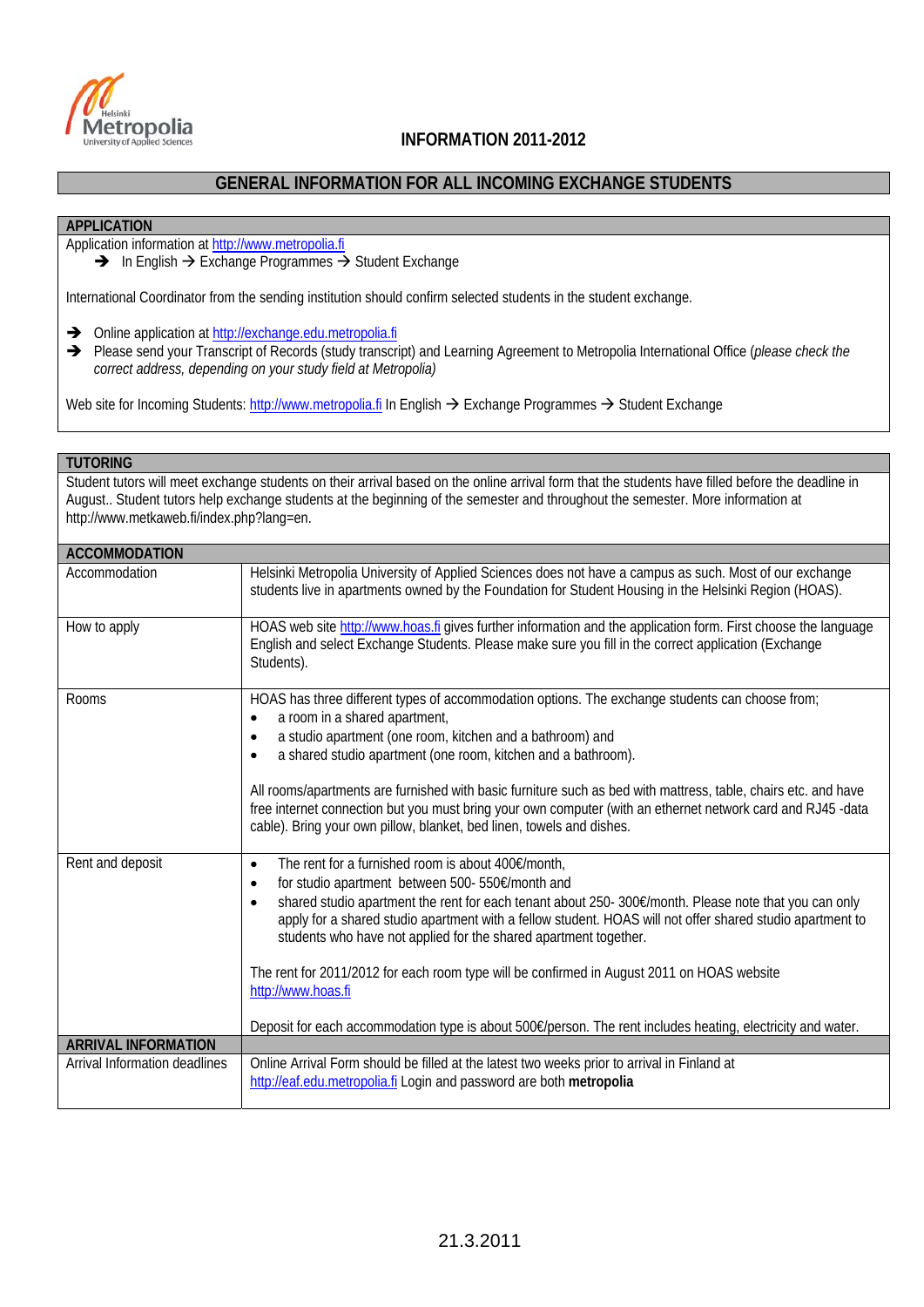

# **Metropolia**<br>
University of Applied Sciences<br> **INFORMATION 2011-2012**

## **TECHNOLOGY, COMMUNICATION AND TRANSPORT**

| <b>ACADEMIC CALENDAR 2011-2012</b>                                                 |                                                      |  |
|------------------------------------------------------------------------------------|------------------------------------------------------|--|
| The academic year is divided into two semesters                                    |                                                      |  |
| AUTUMN SEMESTER: 23 August - 30 December                                           |                                                      |  |
| Application period for exchange students                                           | 15 March - 1 May 2011                                |  |
| Arrival dates                                                                      | 15 - 21 August 2011                                  |  |
| Orientation Days for new incoming exchange students                                | 22 - 26 August 2011                                  |  |
| Period <sub>1</sub>                                                                | 22 August - 21 October<br>· classes begin: 29 August |  |
| Period <sub>2</sub>                                                                | 24 October - 30 December                             |  |
| SPRING SEMESTER: 2 January - 25 May                                                |                                                      |  |
| Application period for exchange students                                           | 15 September - 1 November 2011                       |  |
| Orientation Days for new incoming exchange students                                | 4 - 5 January (Preliminary information)              |  |
| Period 3                                                                           | 2 January - 9 March                                  |  |
|                                                                                    | · classes begin: 9 January 2012                      |  |
| Period 4                                                                           | 12 March - 25 May                                    |  |
| Particination in the Orientation Days is compulsory for incoming exchange students |                                                      |  |

*Participation in the Orientation Days is compulsory for incoming exchange students.*

| <b>STUDIES</b>             |                                                                                                                                                                                                                                                                                                                                                                                                                                                                                                                                                                                                        |  |
|----------------------------|--------------------------------------------------------------------------------------------------------------------------------------------------------------------------------------------------------------------------------------------------------------------------------------------------------------------------------------------------------------------------------------------------------------------------------------------------------------------------------------------------------------------------------------------------------------------------------------------------------|--|
| Courses offered in English | Bachelor's Degree Programmes conducted in English:<br>Civil Engineering: Sustainable Building Engineering (Helsinki unit): NEW! Stars in autumn 2011, only 1st year<br>$\bullet$<br>courses available in academic year 2011-2012<br>Environmental Engineering (Myyrmäki unit, Vantaa)<br>$\bullet$<br>Electronics Engineering (Helsinki unit): Degree programmes started in autumn 2010, only 1st and 2nd year<br>$\bullet$<br>courses available in academic year 2011-2012<br>Information Technology (Leppävaara unit, Espoo)<br>$\bullet$<br>Media Engineering (Leppävaara unit, Espoo)<br>$\bullet$ |  |
|                            | International Semesters and Modules conducted in English:<br>Industrial Management International Semester (Helsinki unit)<br>$\epsilon$<br>Technology Business Module (Leppävaara unit, Espoo)                                                                                                                                                                                                                                                                                                                                                                                                         |  |
|                            | Industrial Management International Semesters (30 ECTS credits each semester) consist of a project and courses<br>related to the project, so students should choose all the courses included in the international semester. Students<br>who take part in the industrial management international semesters should have a B2 level of proficiency in<br>English in European standards. An official English test is not required from the students of our partner universities.                                                                                                                          |  |
|                            | Master's Programmes conducted in English (subject to availability of places):<br>Metropolia and FHTW Berlin jointly run the international Master's Programme ConREM - Construction and<br>Real Estate Management from October 2011 till February 2012. (Helsinki unit)<br>Industrial Management Master's Programme - only autumn semester courses (Helsinki unit)<br>Ċ                                                                                                                                                                                                                                 |  |
|                            | Additionally we offer opportunities to do special projects and/or Final Year Projects (Bachelor's Thesis) in the<br>degree programmes of the Field of Technology.                                                                                                                                                                                                                                                                                                                                                                                                                                      |  |
|                            | Field of Technology offers Summer School every August. The students of our partner institutions are welcome to<br>take courses from the Summer School free of charge. More information about the Summer School 2011 can be<br>found in our website http://www.metropolia.fi/koulutusohjelmat/avoin-amk/opintotarjonta/kesaopinnot/information-<br>technology/. All tuition in the Summer School is in English.                                                                                                                                                                                         |  |